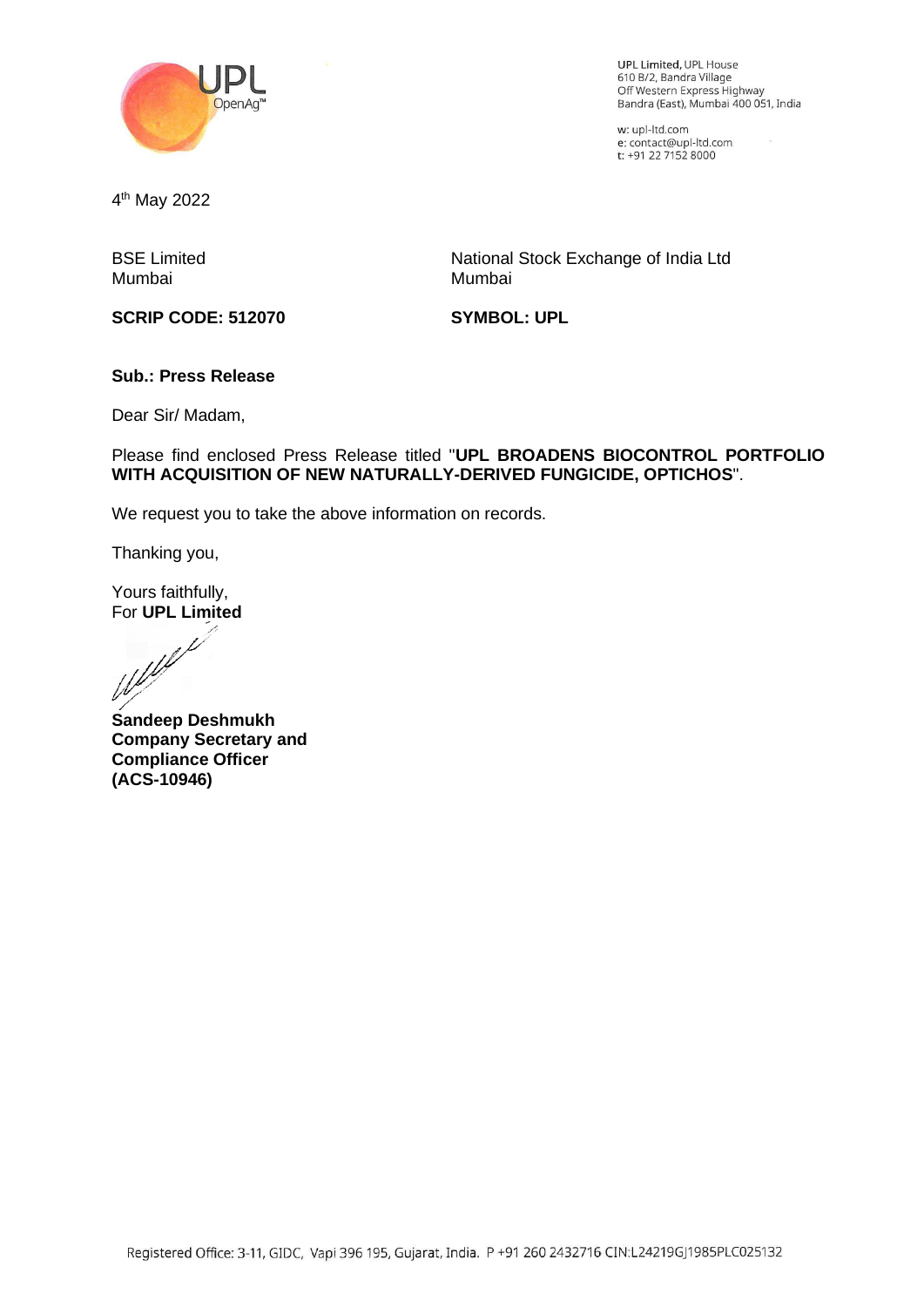

# **UPL BROADENS BIOCONTROL PORTFOLIO WITH ACQUISITION OF NEW NATURALLY-DERIVED FUNGICIDE, OPTICHOS**

**LONDON, 3 May 2022:** UPL Ltd. (NSE: UPL & BSE: 512070) ('UPL') announced that UPL Group has acquired OptiCHOS, a naturally derived fungicide for its Natural Plant Protection (NPP) business unit. The NPP portfolio houses natural and biologically derived agricultural inputs and technologies.

OptiCHOS offers farmers a new, low-risk, residue free, and bio-degradable broad spectrum disease control solution, with low environmental and human impacts. The active ingredients of OptiCHOS were developed from the chitin-rich by-products of the shellfish industry by BioCHOS, a spin-off of the Norwegian University of Life Sciences. NPP's acquisition of OptiCHOS includes the registration data package and patents enabling the product to be used in mixture of a wide range of fungicides, providing the agricultural industry a variety of options.

OptiCHOS has already been submitted for approval for use in the European Union and NPP expects to be able to launch OptiCHOS products across the bloc in the next few years. Outside the EU, UPL will identify other markets for OptiCHOS and launch registration and approval processes to make the product available to farmers.

Mike Frank, President and COO at UPL said: "The addition of OptiCHOS to our comprehensive NPP biocontrol portfolio will enable us to further solve key global farmer pain points in an environmentally sustainable way by matching the efficacy levels of conventional fungicides with naturally-derived biosolutions. This reflects our mission at UPL to Reimagine Sustainability by harnessing the power of agriculture as a climate-positive industry. We look forward to delivering OptiCHOS-based products into the hands of farmers."

OptiCHOS will be integrated into UPL's ProNutiva programme which integrates naturally based biosolutions with conventional crop protection products to offer farmers tailored and adaptable packages that directly tackles pain-points. Through this programme, farmers can ensure higher yields with lower environmental impact while also improving their economic resilience and sustainability.

Jai Shroff, Global CEO, UPL said: "NPP is the world's largest biological platform, and UPL through its OpenAg approach continues to add new technologies to expand our range of biocontrol products. This acquisition strengthens further our entire biologicals portfolio as we continue to lead on innovation in sustainable agriculture."

ENDS.

### **For more information, please contact:**

Reina Roets, Global Head of Marketing Communications, UPL Ltd. [Reina.roets@upl-ltd.com](mailto:Reina.roets@upl-ltd.com)